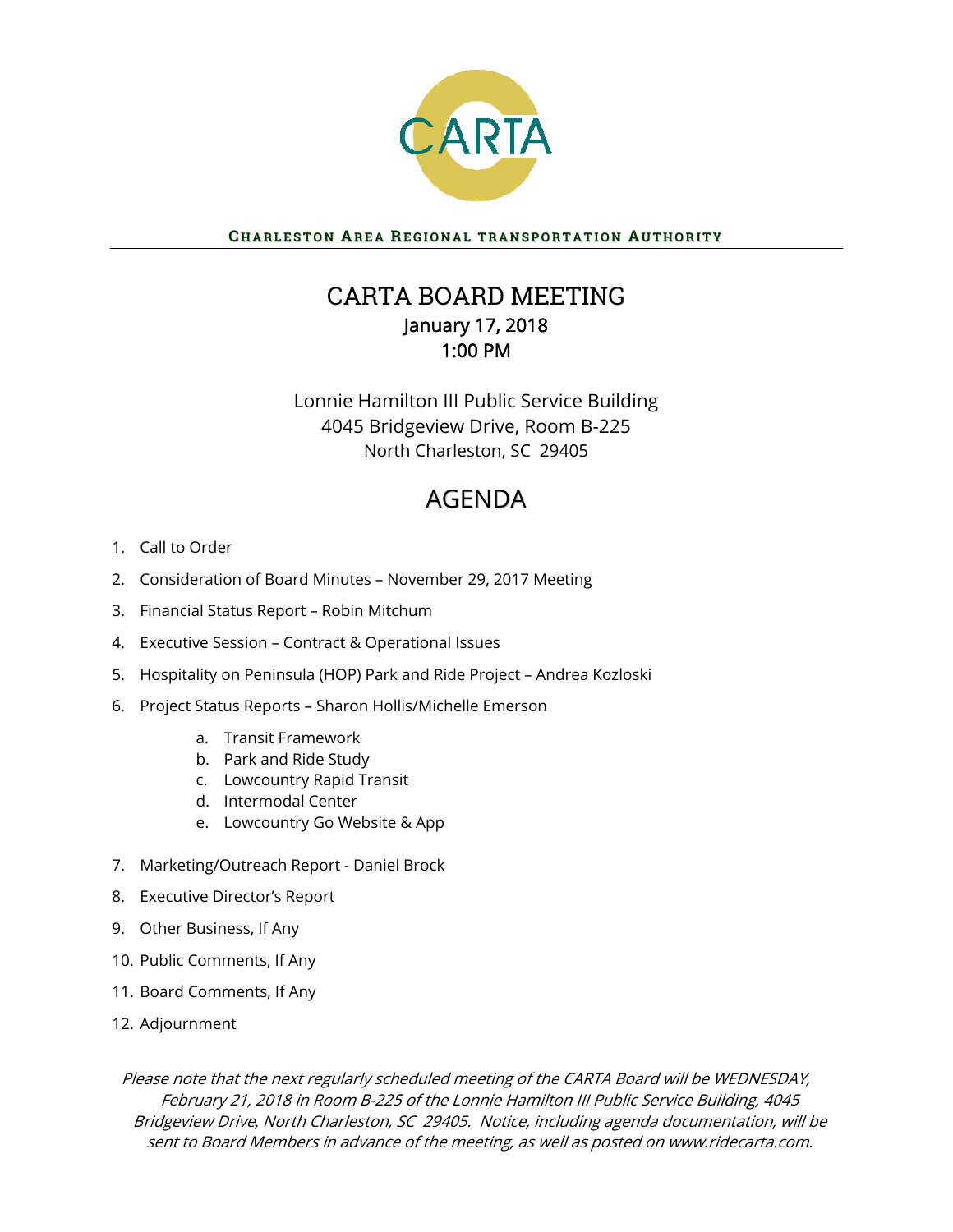## *CHARLESTON AREA REGIONAL TRANSPORTATION AUTHORITY* **BOARD OF DIRECTORS MEETING November 29, 2017**

The Charleston Area Regional Transportation Authority (CARTA) Board of Directors met on Wednesday, November 29, 2017, at the Lonnie Hamilton III Public Service Building located at 4045 Bridgeview Drive, Room B‐225 in North Charleston, South Carolina.

**MEMBERSHIP:**  Ed Astle; Mary Beth Berry; Marty Bettelli; Bob Brimmer; Dwayne Green; Alfred Harrison; Virginia Jamison; James Lewis; Minnie Newman; Pat O'Neil; Jim Owens; Vic Rawl; Dickie Schweers; Michael Seekings; Elliott Summey; Keith Summey; John Tecklenburg; Craig Weaver

**MEMBERSHIP PRESENT:** Ed Astle; Marty Bettelli; Bob Brimmer; Dwayne Green; Alfred Harrison; James Lewis; Jim Owens; Vic Rawl; Michael Seekings

**PROXIES:** Dennis Turner for Minnie Newman; Warwick Jones for Dickie Schweers; Jerry Lahm for Elliott Summey; Stephanie Tillerson for Craig Weaver; Ray Anderson for Keith Summey; Michael Brown for Virginia Jamison; Robert Somerville for John Tecklenburg; Steve Thigpen for Vic Rawl

**STAFF PRESENT:** Ron Mitchum; Andrea Kozloski; Robin Mitchum; Michelle Emerson; Sharon Hollis; Kim Coleman

**OTHERS PRESENT:** Amy Jenkins (MGC); David Bonner (Transdev); Daniel Brock (Rawle Murdy Associates); Michael Stettner (Rawle Murdy Associates); Jim Frierson (SCDOT-OPT); Lynn Christian (public); William Hamilton (public)

#### **1. Call to Order**

Chairman Seekings called the CARTA Board of Directors Meeting to order at 1:05 p.m. followed by a moment of silence. Chairman Seekings then introduced two new Board members from the Town of Mt. Pleasant, Councilmember Bob Brimmer and Councilmember Jim Owens. He then welcomed City of North Charleston Councilmember Michael Brown. Councilmember Brown was present as proxy for Councilmember Jamison for today's meeting.

## **2. Consideration of Board Minutes – October 25, 2017 Meeting**

## *Mr. Rawl made a motion to approve the October 25, 2017 Meeting Notes as presented and Mr. Bettelli seconded the motion. The motion was unanimously approved.*

## **3. September 20, 2017 Board Meeting Minutes Correction – Request for Approval**

Under the Vehicle Acquisition item on the September 20, 2017 CARTA Board of Directors Meeting Agenda, the Board unanimously approved the purchase of **three** MIDIs; however, it was reflected in the minutes incorrectly that the Board approved the purchase of **two** MIDIs. Approval is requested for the amended minutes of the September 20, 2017 CARTA Board of Directors Meeting to state the following:

*Ron Mitchum noted that CARTA has the opportunity to purchase three additional MIDIs near the end of* October. The MIDIs were used as demos to market the vehicles to transit agencies. Mr. Mitchum then presented the Invitations for Bids for a full-size crew cab truck. IFBs were received from Jones Ford and Rick Hendrick Dodge. Upon the project team's review of the IFBs, Jones Ford was chosen based on a *lower bid and meeting the required specifications. Mr. Astle made a motion to approve the Vehicle Acquisition as presented and Mr. Bettelli seconded the motion. The motion was unanimously approved.*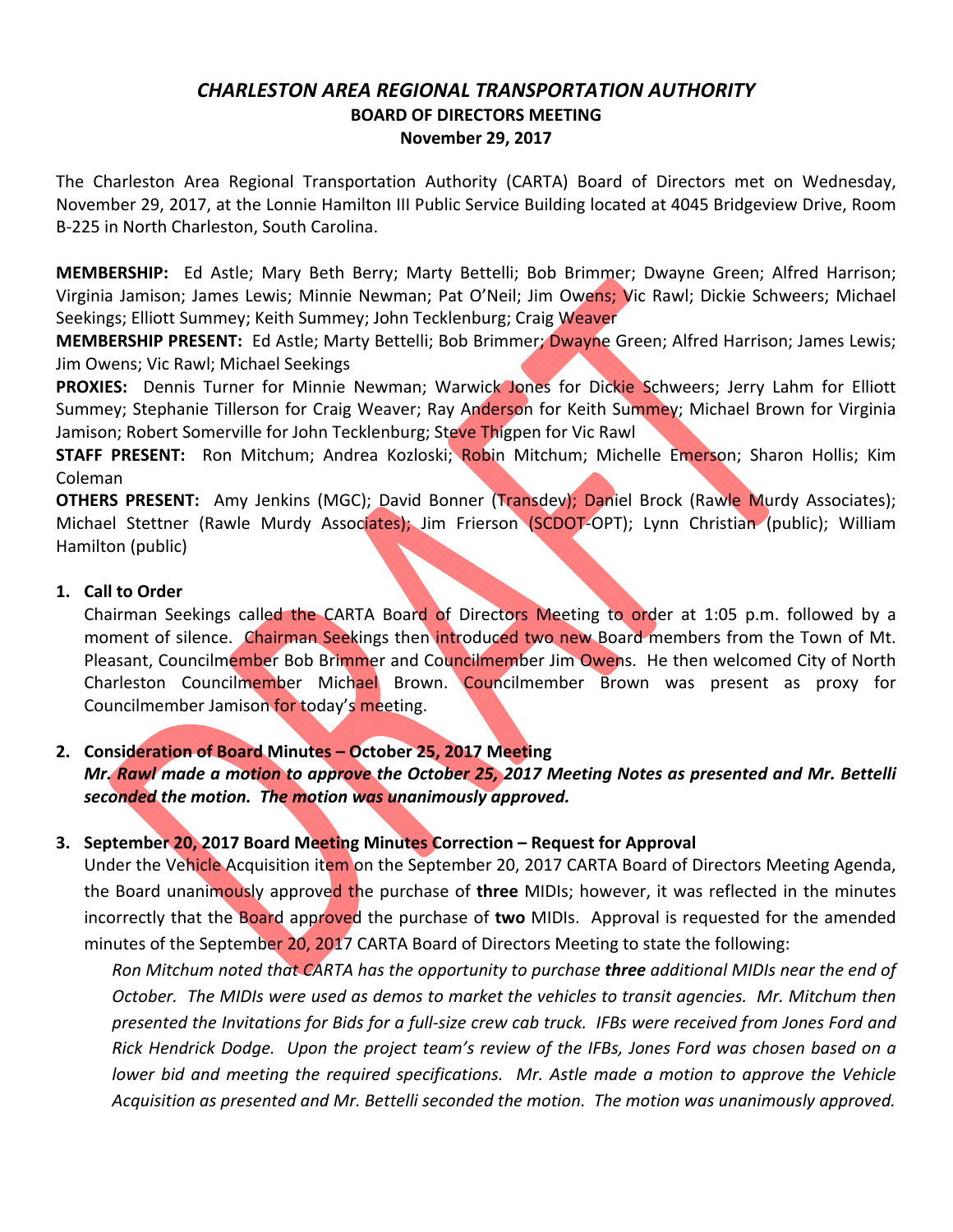#### *Stephanie Tillerson made a motion to approve the September 20, 2017 Board Meeting Minutes Correction as presented and Jerry Lahm seconded the motion. The motion was unanimously approved.*

## **4. Financial Status Report – Robin Mitchum**

Robin Mitchum, Deputy Director of Finance and Administration, presented the financial status report for the period ending October 31, 2017. Ms. Mitchum noted that the agency ended the month with an excess of revenue of \$775,555. She then delivered an overview of the activities for FY18:

- The budget to actual revenues for the month was mostly on target with projections:
	- The actual federal revenue includes operating and capital for the year-to-date.
	- The State Mass Transit Funds are being used as a match for urban funds.
	- **Insurance proceeds are a result of accidents.**
- The budget to actual expenditures for the month was mostly on target with projections with the exception of the following items:
	- **Marketing includes costs associated with promoting the transit system.**
	- Automotive costs include both parking expenses and mileage reimbursements to employees.
	- **Office Equipment Rental includes the quarterly postage meter rental fee.**
	- Rent includes the Rivers Avenue Park-N-Ride lot, Ashley Phosphate Park-N-Ride lot, Leeds Avenue lot lease from SCE&G, SC Works Trident lease space, and document storage.
	- **Contract Services (IGA & Management) is the extensive services provided to CARTA.**
	- Vehicle Maintenance is the cost to maintain the fleet.
	- Insurance includes the cost of liability insurance provided by the Insurance Reserve Fund. The amount reflected is the fiscal year 2018 portion of December 2016's renewal invoice. The renewal invoice is for January through December so we expect the bulk annual invoice in the next month. We will also receive premium adjustments throughout the year as we add and remove assets.
	- Security cameras include the purchase of additional cameras at the Super Stop, Leeds Avenue and additional security cameras for rolling stock.

The Board received the financial status report as information. Mr. Jones commented that there was no spending on bus shelter construction/bench installation. Mr. Mitchum explained that the procurement item appears on the agenda today and will be discussed later in the meeting but none were purchased in the month of October. Mr. Jones also commented that there was no spending on fareboxes for the month of October; Ms. Mitchum explained that the fareboxes were purchased last year. Mr. Jones then commented that there is nothing recorded for depreciation. Ms. Mitchum explained that the depreciation amount will be reflected in the revised budget that will go before the Board for review and approval. The depreciation amount will then appear on the financial statements. Mr. Bettelli inquired about any balance due to Transdev. Ms. Mitchum responded that the agency is current with payment to Transdev.

## **5. Shelter Request for Proposals – Request for Approval**

The Bus Shelter Selection Committee met on November 8, 2017 and reviewed two proposals received for the Bus Shelter RFP. Proposals were received from Brasco International and Tolar Manufacturing. The selection committee recommends that CARTA award a contract to Brasco International based on the overall score sheet rankings.

*Mr. Thigpen made a motion to approve the Shelter Request for Proposal as presented and Mr. Lahm seconded the motion. The motion was unanimously approved.*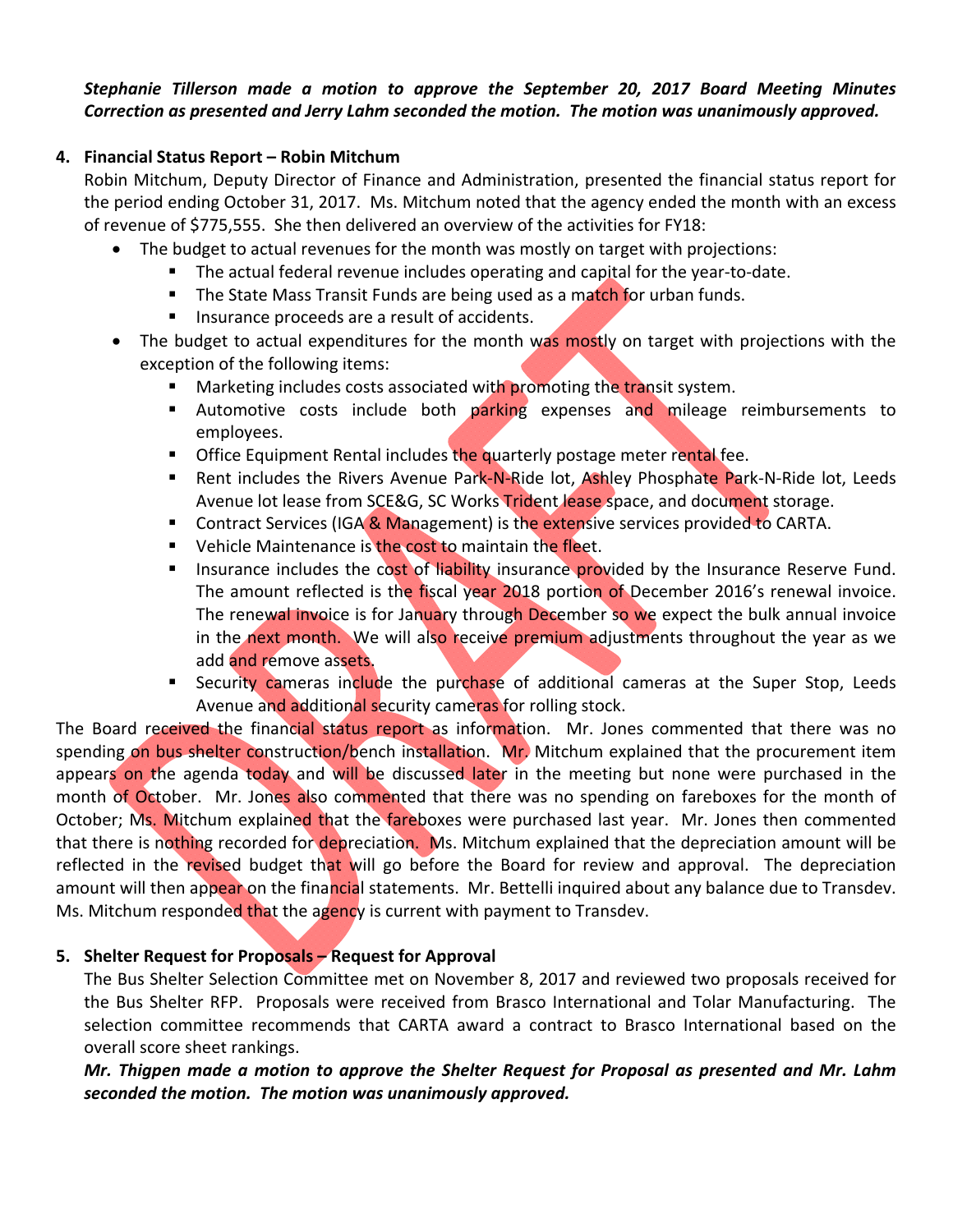#### **6. Shelter Installation Request for Proposals – Request for Approval**

The Bus Shelter Installation Selection Committee met on November 8, 2017 and reviewed two proposals received for the Bus Shelter Installation RFP. Proposals were received from Whitewater Construction and Wildwood Contractors, Inc. The selection committee recommends that CARTA award a contract to Wildwood Contractors, Inc. based on the overall score sheet rankings.

*Mr. Lahm made a motion to approve the Shelter Installation Request for Proposal as presented and Mr. Astle seconded the motion. The motion was unanimously approved.*

#### **7. Commuter Bus Request for Proposals – Request for Approval**

The Commuter Bus Selection Committee met on November 28, 2017 and reviewed two proposals received for the 40' Heavy Duty Commuter Bus RFP. Proposals were received from New Flyer of America and Gillig. The selection committee recommends that CARTA award a contract to Gillig based on the overall score sheet rankings. Comments were made regarding maintenance costs on engines and parts/components with Gillig buses versus New Flyer buses. Chairman Seekings asked David Bonner, Transdev General Manager, to address the comments. Mr. Bonner explained that the engines, AC systems, major parts/components and technology are compatible. The differences are in the body and seating of the buses which does not affect maintenance on the parts/components or technology. Mr. Jones inquired if the government will pay 100% for the buses. Mr. Mitchum responded that federal funding will be \$6.1 million and there will be 20% of local matching funds. We hope to receive more funding after negotiations are made. Mr. Jones then asked if this is a budgeted item; Mr. Mitchum responded yes. Mr. Mitchum then presented different bus options and costs and requested direction from the Board how to pursue basic bus options. The options were discussed and the direction was to be as economical as possible.

*Mr. Bettelli made a motion to approve the Commuter Bus Request for Proposal as presented and Mr. Lahm seconded the motion. The motion was unanimously approved.*

#### **8. Marketing/Outreach Report – Daniel Brock**

Daniel Brock, with Rawle Murdy Associates, presented the Marketing/Outreach Report. He updated the Board on App usage since the Rollout noting the amount of users, number of downloads and sessions per users during the past four weeks. Mr. Brock also discussed outreach at recent community events and the upcoming Airport Bus Stop Ribbon Cutting Ceremony, December's Bicycle Social Media Give-a-ways and the Hospitality Shuttle Branding. The Board received the Marketing/Outreach report as information.

#### **9. Executive Director's Report**

Mr. Mitchum highlighted the following matters:

- Hospitality Shuttle Service: There is concern regarding funding. Mr. Mitchum requested direction from the Board as how to obtain funding for this service (approximately \$1 million). Mr. Jones recommended that staff conduct research and present alternatives. Chairman Seekings noted a monthly operational budget needs to be put together for the working teams to review.
- North Charleston Park-N-Ride: We anticipate the closing to occur before the end of the calendar year; following the closing, we'll move forward with construction.
- Construction/Capital Projects: Construction is underway with the Intermodal Center; bench and shelter installation is underway. (15 benches will be installed in Charleston and another 32 will be installed throughout the system where needed. Shelters will be installed as they are received from the manufacturer.)
- Planning Projects: Park‐N‐Ride site location study kicked off this week‐ it is an 8‐month project; a meeting has been scheduled with the West Ashley Masonic Lodge regarding the possible use of the property for a park‐n‐ride lot; the Transit Framework Plan is underway; Lowcountry Rapid Transit – continuing with FTA guidance.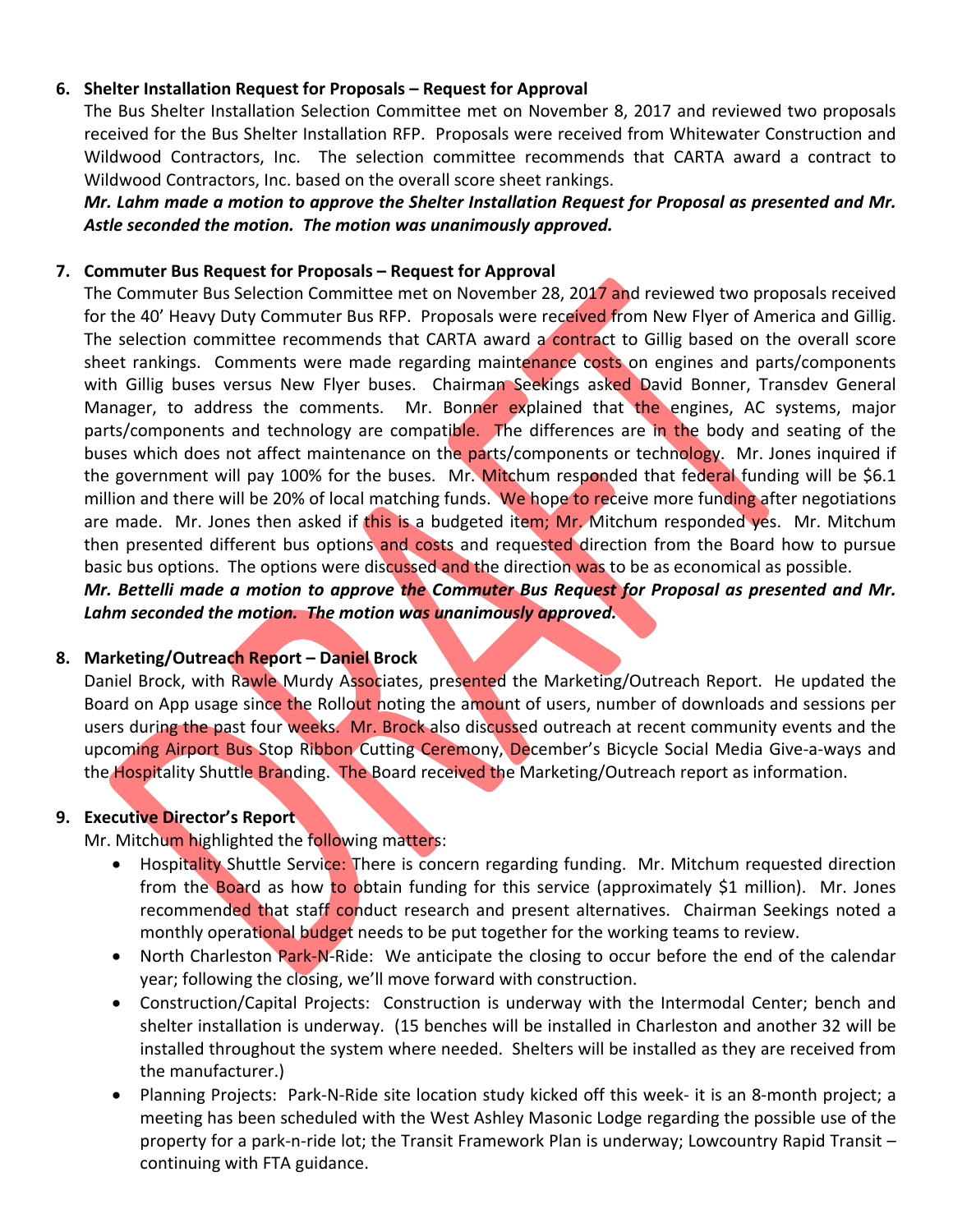- CHATS TIP Actions: Items have been added to the TIP for Bus Stop/Shelter Design Manual Development and Bike/Pedestrian Safety Improvement Plan (to address issues related to our customers such as paint for crosswalks); US Highway 52 Corridor Study – preservation of median for future Lowcountry Rapid Transit systems from Moncks Corner to North Charleston.
- Procurements: Mobile Ticketing App is going well; Mr. Mitchum commended Mr. Lahm on his involvement with the process; the agency plans to add another transit planner to the staff.
- CARTA Monthly Performance Snapshot for October 2017: Fixed Route and Paratransit Performance Charts were distributed noting On‐Time Performance, Complaints, Accidents, Total Miles between Road Calls and Passengers per Hour.

The Board received the Executive Director's report as information.

#### **10. Other Business, If Any**

There was no other business discussed.

## **11. Public Comments, If Any**

There was one public comment:

• William Hamilton, of Best Friends of the Lowcountry Transit, thanked the Board for their service to the community and commented on the following: additional parking spaces are needed at the Morrison Avenue lot; explore ways to incentivize high occupancy vehicles to encourage high occupancy of all vehicles.

#### **12. Board Comments, If Any**

- Mr. Lahm commented on the Mobile Ticketing App preview.
- Mr. Bettelli announced his retirement and commended the Board's service and efforts to improve the transportation system. Chairman Seekings recognized Mr. Bettelli and thanked him for his dedicated service to the community and the CARTA Board.
- Mr. Owens commented he is happy to be a part of the Board. He inquired about the delivery projections on the 16 buses that are on order. Mr. Mitchum responded the timing should be approximately 24 months (we may receive some sooner than 24 months and we may receive others after 24 months), depending on negotiations and production.
- Mr. Brimmer commented that he is happy to be a part of the Board. He also commented that the Town of Mt. Pleasant is in the process of developing its 10-Year Comprehensive Plan and feels there are excellent opportunities to include public transportation in the Plan. He also commented on the hospitality survey that was conducted with the results including only 9 out of the approximately 30 hotels who responded. He does not believe the data would be accurate due to the lack of hotels that participated. Mr. Mitchum responded that staff continues to work with them so that we may obtain a better understanding of their needs. Staff and the Town of Mt. Pleasant will meet to discuss further plans.
- Mr. Rawl commented on the dispatching of Tel-A-Ride vehicles and suggested that perhaps dispatch can have the vehicles sit at one location rather than increasing mileage to the vehicles and the time of service. Mr. Mitchum noted the agency is looking into new software related to paratransit that may assist with staging of the vehicles.
- Mr. Green thanked and commended the staff for the updates. He then suggested that a Monthly Calendar of events be created for the Board so that members are aware of events and may make plans to attend the various events. Chairman Seekings responded a Calendar of Events will be created for Board Members.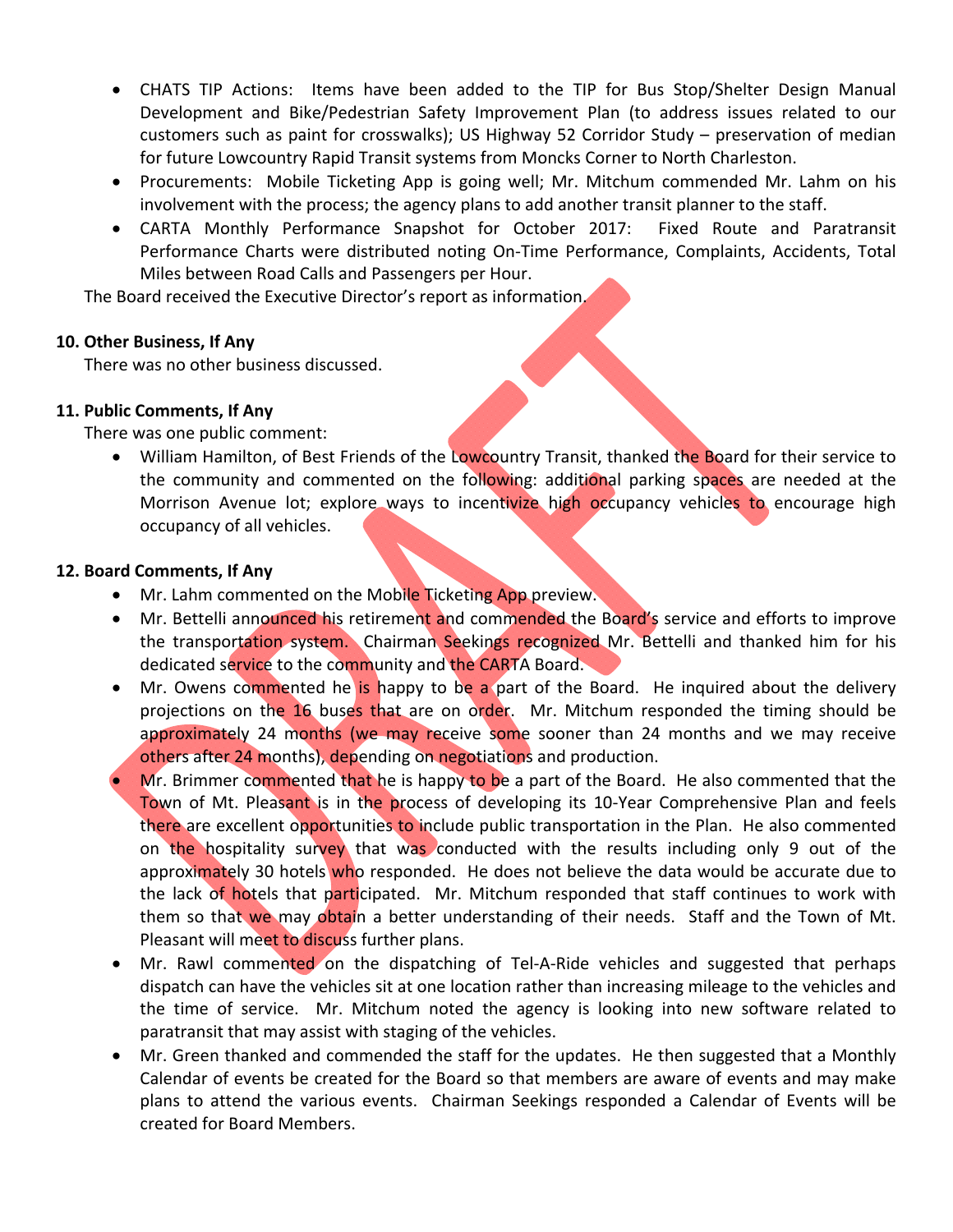- Ms. Tillerson thanked the Board and staff for working with the partners of Kiawah and Seabrook Islands. She requested a status update. She then inquired about a study for service on the James Island Connector. Mr. Mitchum responded it is part of the Transit Framework Plan and will be discussed at future meetings.
- Mr. Lewis suggested that additional meetings with the CVB be scheduled to hold more discussion regarding the hospitality industry transportation issues.
- Mr. Harrison announced that his daughter, Lynn Christian, who was present at today's meeting, may attend as his proxy at times.
- Mr. Astle inquired about ridership reports. Mr. Mitchum explained that with the new farebox system in place, ridership reports will be provided.
- Mr. Jones commented on the MOU between CARTA and the City of Charleston regarding DASH and inquired why the Board had not seen the MOU. Mr. Mitchum explained that the MOU was discussed by the Board prior to Mr. Jones joining the meetings.
- Chief Turner commented on route cuts to the City of Hanahan. Hanahan citizens are concerned about the lack of safe bus stops in the area. The City of Hanahan would like to see bus stops be a part of the revitalization project. Mr. Mitchum responded that the agency's Principal Planner will revisit routes with the City of Hanahan. Chief Turner then announced the "Cops on the Donut Shop" event to benefit the Special Olympics. He encouraged everyone to stop by the West Ashley Krispy Kreme to support the event Thursday and Friday.

#### **13. Adjourn**

the contract of the contract of the contract of the contract of the contract of

There being no further business before the Board, Chairman Seekings adjourned the meeting at 2:20 p.m.

 Respectfully submitted, Kim Coleman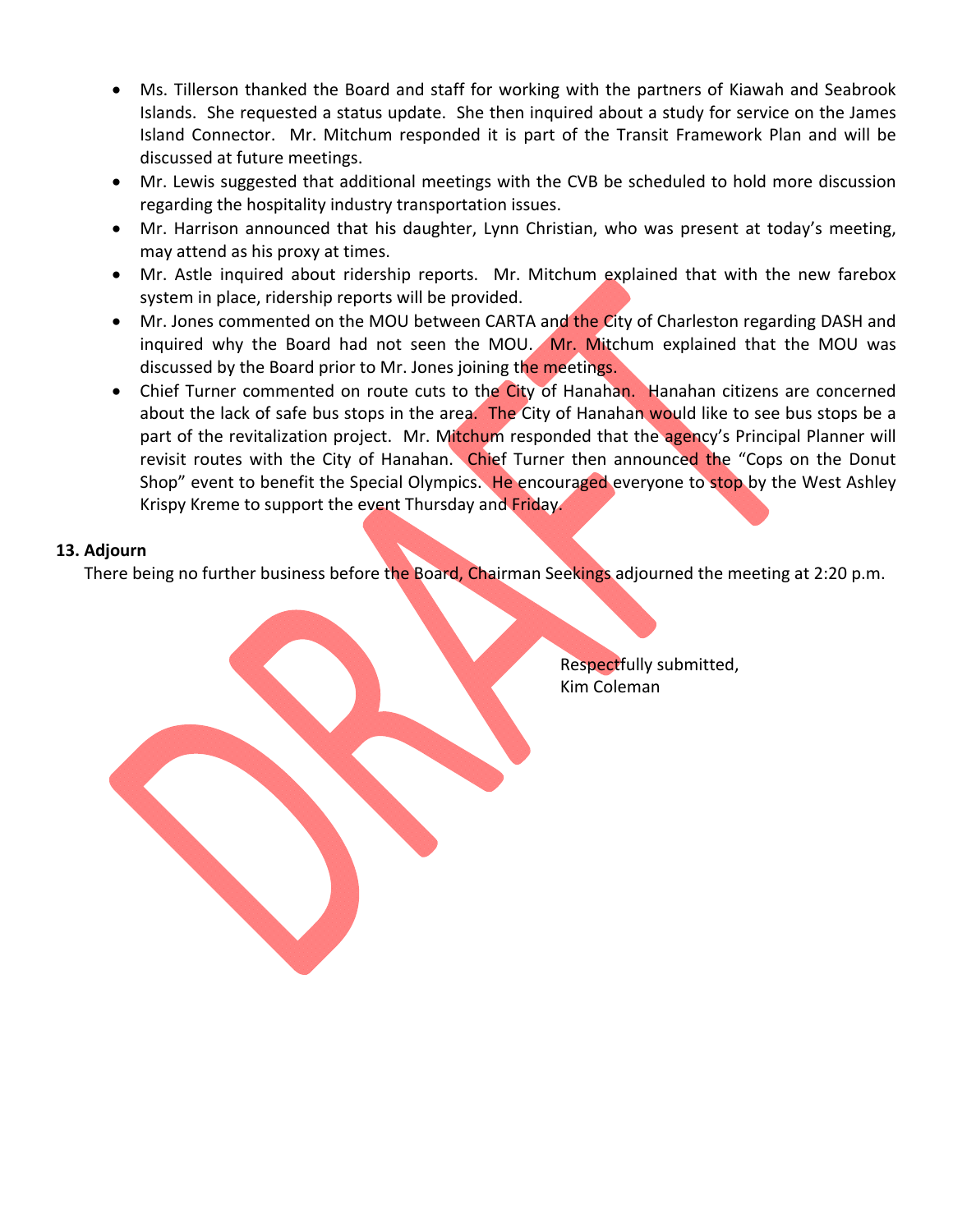

## **CHARLESTON AREA REGIONAL TRANSPORTATION AUTHORITY**

#### MEMORANDUM

| TO:      | <b>Board of Directors</b>                                     |
|----------|---------------------------------------------------------------|
| FROM:    | Robin W. Mitchum, Deputy Director of Finance & Administration |
| SUBJECT: | December 31, 2017 Financial Report Overview                   |
| DATE:    | January 10, 2018                                              |

Please find attached the *draft* December 31, 2017 Financial Report. Due to the inclement weather, we are unable to finalize December's report in time for the board meeting packet. We have estimated anticipated expenditures in order to provide the report for discussion. Below is a brief overview of the activities for FY18.

#### **Revenues**

The budget to actual revenues for the month was mostly on target with our projections.

- The actual federal revenue includes operating and capital for the year to date.
- The State Mass Transit Funds are being used as match for urban funds and bus facility funds. We used bus facility funds to repair the bus concrete parking lot.
- Insurance proceeds are a result of accidents.

#### **Expenditures**

The budget to actual expenditures for the month was mostly on target with our projections with the exception of a few items.

- Marketing includes costs associated with promoting the transit system.
- Automotive costs include both parking expenses and mileage reimbursements to employees.
- Accounting (Auditing) cost is a portion of the fee for the annual audit.
- Dues include our annual membership fee to the Charleston Metro Chamber.
- Office Equipment Rental includes the quarterly postage meter rental fee.
- Rent includes the Rivers Avenue Park & Ride lot, Ashley Phosphate Park & Ride Lot, Leeds Avenue lot lease from SCE&G, SC Works Trident lease space, and document storage.
- Contract Services (IGA & Management) is the extensive services provided to CARTA.
- Vehicle Maintenance is the cost to maintain the fleet.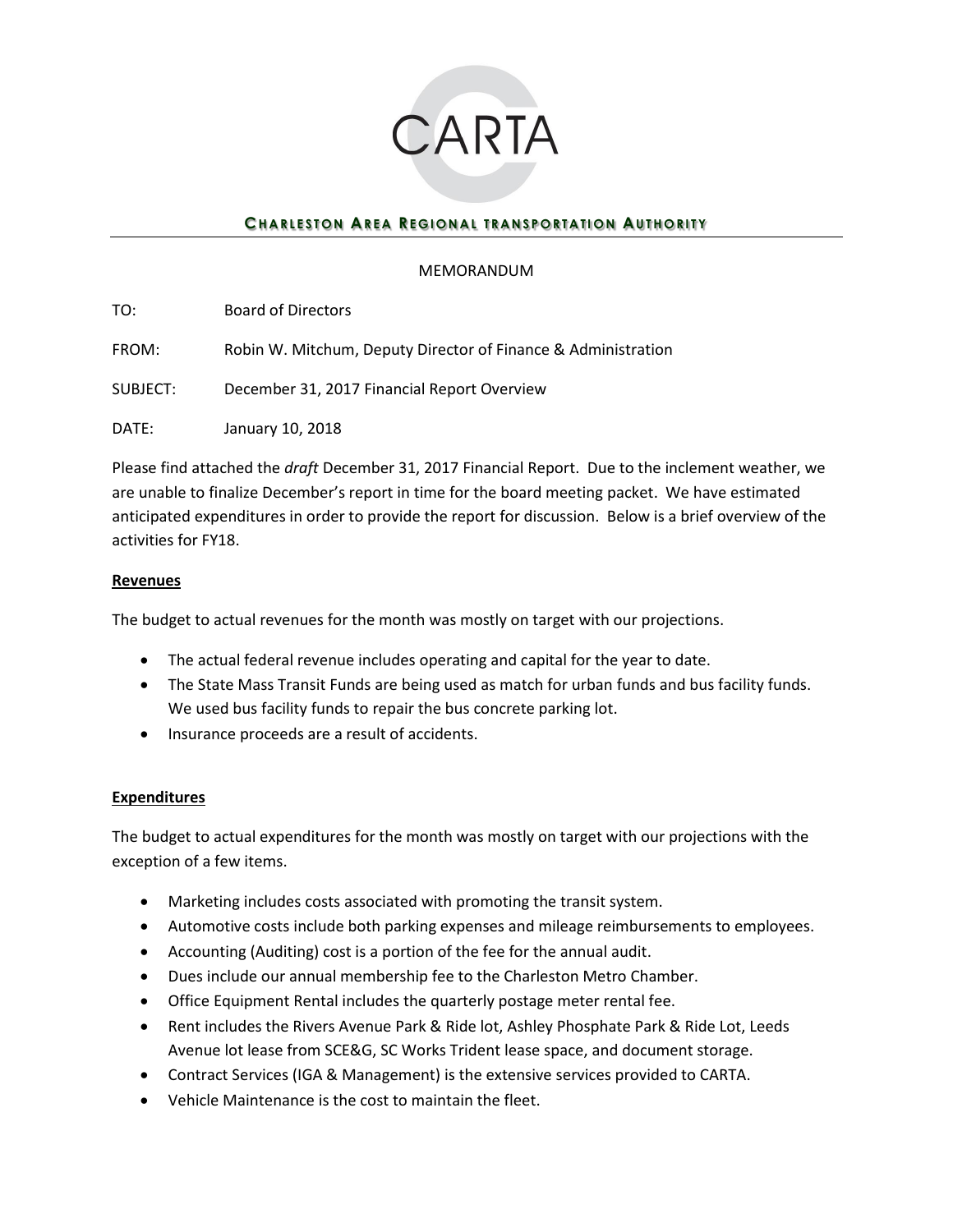- Operating Fees & Licenses include credit card transaction fees, DMV fees, storm water fees, and solid waste fees.
- Insurance includes the cost of liability insurance provided by the Insurance Reserve Fund. The amount reflected is the fiscal year 2018 portion of December 2016's renewal invoice. The renewal invoice is for January through December, so we expect the bulk annual invoice in the next month. We will also receive premium adjustments throughout the year as we add and remove assets.
- Security cameras include the purchase of additional cameras at the Super Stop, Leeds Avenue, and additional security cameras for rolling stock.

#### **Overall, the agency ended the month with an excess of revenue of \$1,268,746.**

If you have any questions, please contact me at 843-529-0400 ext. 213 or [robinm@bcdcog.com.](mailto:robinm@bcdcog.com)

**Amount owed to Transdev as of 12/31/17 is \$1,142,494.18.**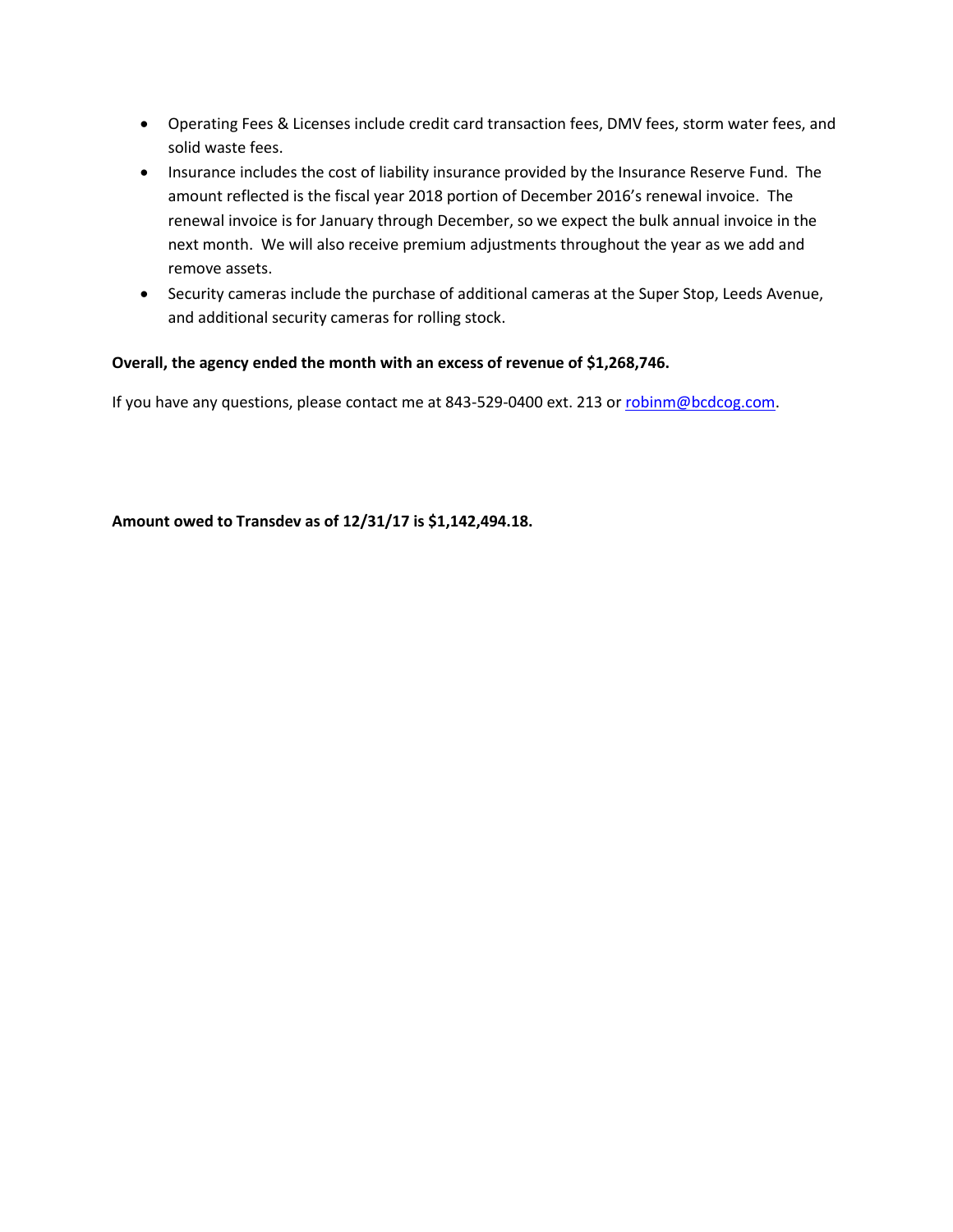# **CARTA**

# **Statement of Revenues & Expenditures For the Month Ending December 31, 2017**

Time elapsed: 25%

|                                                       | <b>FY18 Budget</b> | <b>Actual</b> | % of<br><b>Budget</b> |
|-------------------------------------------------------|--------------------|---------------|-----------------------|
|                                                       |                    |               |                       |
| <b>Revenues</b><br>Farebox                            | 2,370,254          | 576,116       | 24%                   |
| Passes                                                | 585,388            | 129,327       | 22%                   |
| <b>COC Shuttle</b>                                    | 452,580            | 113,902       | 25%                   |
| <b>MUSC</b>                                           | 807,000            | 204,449       | 25%                   |
|                                                       | 516,600            | 125,460       | 24%                   |
| City of Charleston - DASH<br>City of North Charleston | 551,623            |               | $0\%$                 |
| Federal                                               |                    |               |                       |
| <b>State Mass Transit Funds</b>                       | 22,657,159         | 1,928,365     | 9%                    |
|                                                       | 963,467            | 578,424       | 60%                   |
| Sales Tax - Charleston County                         | 10,606,750         | 2,876,500     | 27%                   |
| <b>Charleston County Intermodal</b>                   | 1,200,000          |               | 0%                    |
| Capital Revenue (on hand)                             | 600,000            |               | 0%                    |
| Advertising                                           | 900,000            | 219,932       | 24%                   |
| Interest                                              |                    | 31            | N/A                   |
| <b>Insurance Proceeds</b>                             |                    | 33,013        | N/A                   |
| Sale of Assets                                        | 50,000             |               | 0%                    |
| <b>TOTAL REVENUES</b>                                 | 42,260,821         | 6,785,519     | 16%                   |
|                                                       |                    |               |                       |
| <b>Expenditures</b>                                   |                    |               |                       |
| <b>Staff Salaries</b>                                 | 150,718            | 38,320        | 25%                   |
| <b>Supplies</b>                                       | 15,000             | 5,564         | 37%                   |
| Printing                                              | 60,000             | 15,908        | 27%                   |
| Marketing                                             | 10,000             | 4,074         | 41%                   |
| Automotive                                            | 1,945              | 769           | 40%                   |
| Accounting (Auditing)                                 | 21,250             | 17,063        | 80%                   |
| Postage                                               | 2,500              | 57            | 2%                    |
| Dues/Publications                                     | 750                | 500           | 67%                   |
| <b>Office Equipment Rental</b>                        | 601                | 141           | 23%                   |
| <b>Office Equipment Maintenance</b>                   | 124,174            | 13,677        | 11%                   |
| Rent                                                  | 21,710             | 14,228        | 66%                   |
| Communications                                        | 112,810            | 26,460        | 23%                   |
| <b>Utilities</b>                                      | 10,500             | 2,410         | 23%                   |
| Advertising                                           | 20,000             |               | 0%                    |
| <b>Money Counting</b>                                 | 6,000              | 1,420         | 24%                   |
| <b>Professional Services</b>                          | 11,000             | 1,733         | 16%                   |
| <b>Contract Services</b>                              | 1,434,511          | 406,732       | 28%                   |
| Vehicle Maintenance                                   | 200,000            | 56,604        | 28%                   |
| <b>Operating Fees &amp; Licenses</b>                  | 28,706             | 8,211         | 29%                   |
| Insurance                                             | 561,000            | 135,725       | 24%                   |
| Fuel                                                  | 1,105,340          | 326,388       | 30%                   |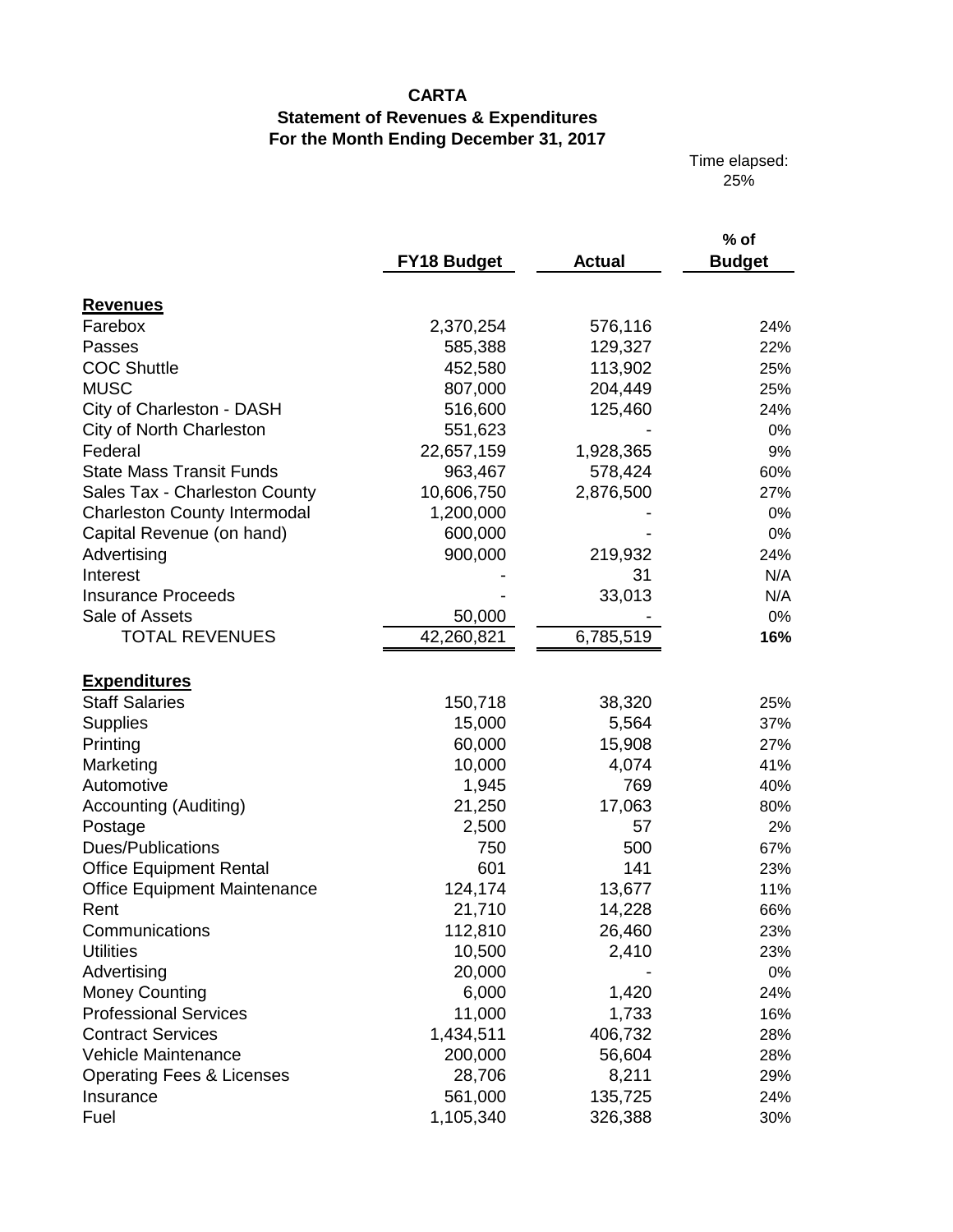# **CARTA**

# **Statement of Revenues & Expenditures For the Month Ending December 31, 2017**

Time elapsed: 25%

|                                                           | <b>FY18 Budget</b> | Actual    | $%$ of<br><b>Budget</b> |
|-----------------------------------------------------------|--------------------|-----------|-------------------------|
| <b>Fixed Route</b>                                        | 12,084,000         | 2,921,887 | 24%                     |
| Paratransit                                               | 2,352,486          | 582,990   | 25%                     |
| Miscellaneous                                             | 12,000             | 236       | 2%                      |
| Intermodal Infrastructure - Construction                  | 13,500,000         |           | $0\%$                   |
| <b>Rolling Stock</b>                                      | 7,902,000          | 705,314   | 9%                      |
| <b>Bus Shelter Construction/Bench Install</b>             | 605,560            | 325       | $0\%$                   |
| Security/Cameras                                          | 120,682            | 50,783    | 42%                     |
| Fareboxes                                                 | 1,035,027          | 114,700   | 11%                     |
| Capital (IT, Facility Repairs/Maint)                      | 700,551            | 64,554    | 9%                      |
| Engineering                                               | 50,000             |           | $0\%$                   |
| Depreciation                                              |                    |           | N/A                     |
| <b>TOTAL EXPENDITURES</b>                                 | 42,260,821         | 5,516,773 | 13%                     |
| Excess (Deficit) of Revenues Over<br>(Under) Expenditures |                    | 1,268,746 |                         |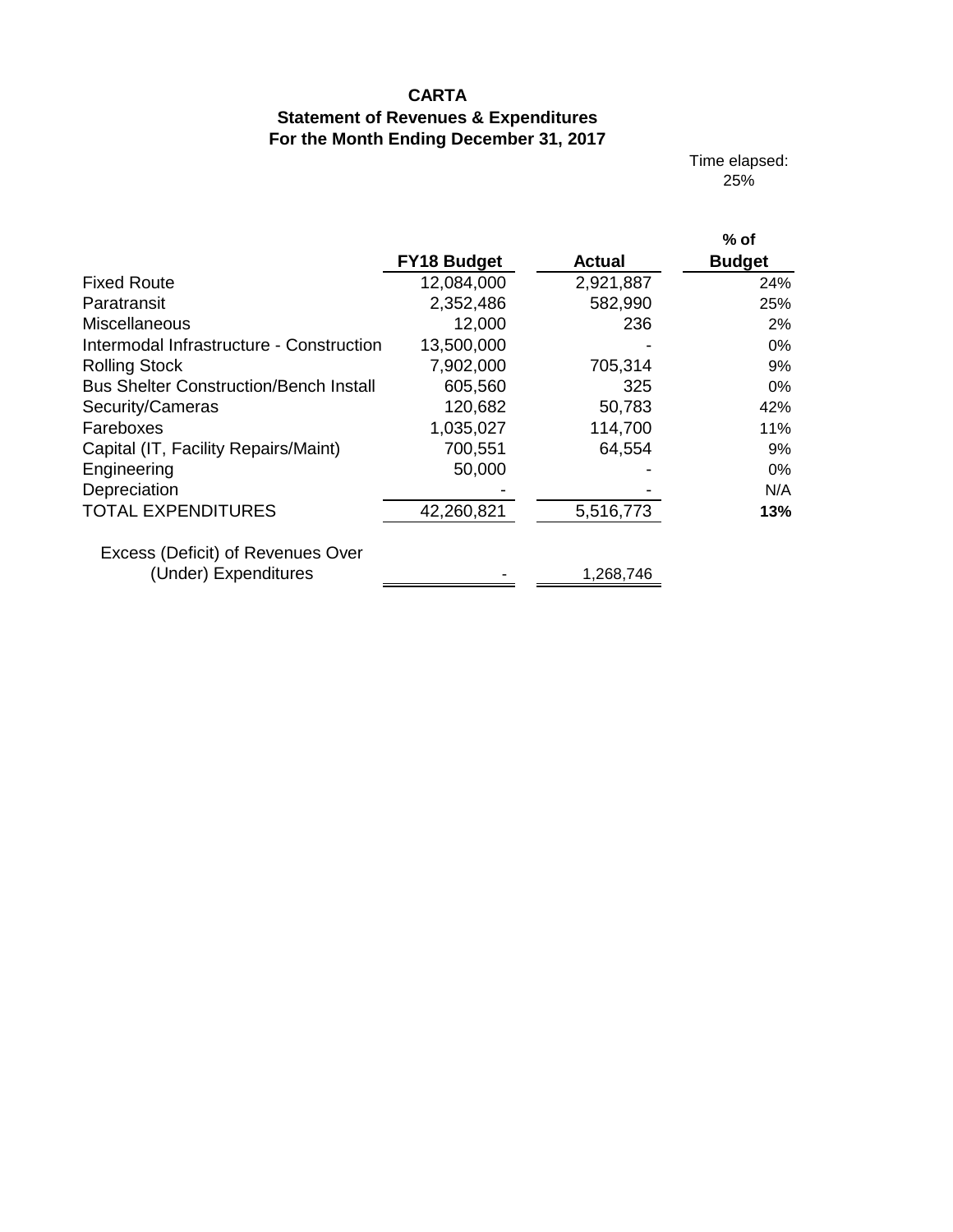## **CARTA Statement of Revenues & Expenditures For the Month Ending December 31, 2017**

|                                               | Administration | Operating | Capital | <b>TOTAL</b> |
|-----------------------------------------------|----------------|-----------|---------|--------------|
| <b>EXPENDITURES:</b>                          |                |           |         |              |
| <b>Salaries &amp; Benefits</b>                | 17,093         | 21,227    |         | 38,320       |
| <b>Total Direct Personnel</b>                 | 17,093         | 21,227    |         | 38,320       |
|                                               |                |           |         |              |
| <b>Supplies</b>                               | 2,363          | 3,201     |         | 5,564        |
| Printing                                      | 545            | 15,363    |         | 15,908       |
| Marketing                                     | 3,933          | 141       |         | 4,074        |
| Automotive                                    | 556            | 213       |         | 769          |
| Accounting (Outside Services & Auditing)      | 17,063         |           |         | 17,063       |
| Postage                                       | 57             |           |         | 57           |
| Dues/Publications                             | 500            |           |         | 500          |
| <b>Office Equipment Rental</b>                | 141            |           |         | 141          |
| <b>Office Equipment Maintenance</b>           | 3,775          | 9,902     |         | 13,677       |
| Rent                                          | 1,478          | 12,750    |         | 14,228       |
| Telephone/Communications                      | 1,061          | 25,399    |         | 26,460       |
| <b>Utilities</b>                              |                | 2,410     |         | 2,410        |
| Advertising                                   |                |           |         |              |
| <b>Money Counting</b>                         |                | 1,420     |         | 1,420        |
| <b>Other Professional Services</b>            | 1,733          |           |         | 1,733        |
| <b>Contract Services</b>                      |                | 406,732   |         | 406,732      |
| Vehicle Maintenance                           |                | 56,604    |         | 56,604       |
| <b>Operating Fees &amp; Licenses</b>          | 1,036          | 7,175     |         | 8,211        |
| Insurance                                     |                | 135,725   |         | 135,725      |
| Fuel                                          |                | 326,388   |         | 326,388      |
| <b>Fixed Route</b>                            |                | 2,921,887 |         | 2,921,887    |
| Paratransit                                   |                | 582,990   |         | 582,990      |
| Miscellaneous                                 | 236            |           |         | 236          |
| Intermodal Infrastructure - Construction      |                |           |         |              |
| <b>Rolling Stock</b>                          |                |           | 705,314 | 705,314      |
| <b>Bus Shelter Construction/Bench Install</b> |                |           | 325     | 325          |
| <b>Security Cameras</b>                       |                | 7,360     | 43,423  | 50,783       |
| Fareboxes                                     |                |           | 114,700 | 114,700      |
| Capital (IT, Facility Repairs/Maint)          | 1,946          | 1,628     | 60,980  | 64,554       |
| Engineering                                   |                |           |         |              |
| Depreciation                                  |                |           |         |              |
| <b>TOTAL EXPENDITURES</b>                     | 53,516         | 4,538,515 | 924,742 | 5,516,773    |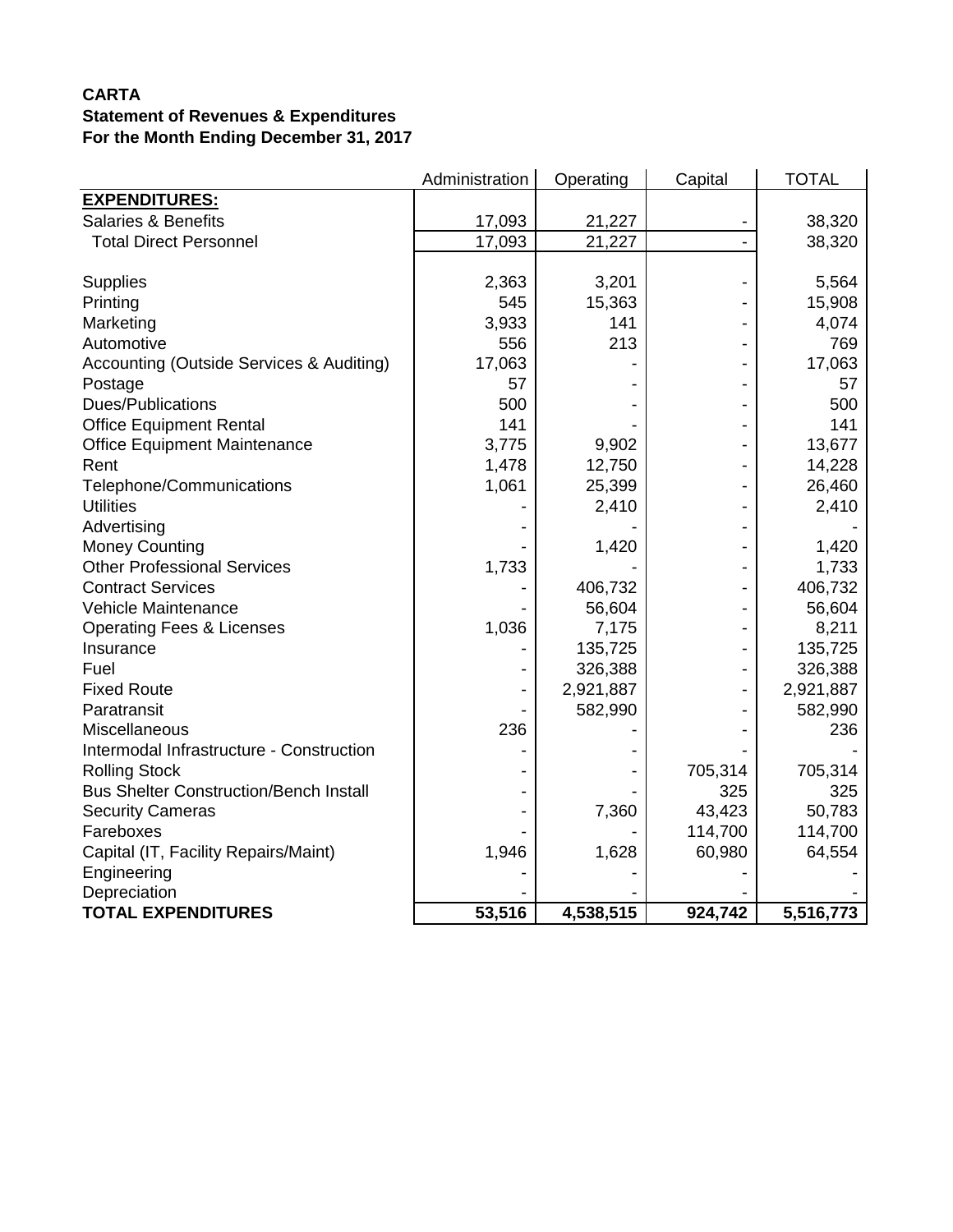## **CARTA Statement of Revenues & Expenditures For the Month Ending December 31, 2017**

|                                     | Administration | Operating | Capital | <b>TOTAL</b> |
|-------------------------------------|----------------|-----------|---------|--------------|
|                                     |                |           |         |              |
| <b>REVENUE</b>                      |                |           |         |              |
| Farebox                             |                | 576,116   |         | 576,116      |
| Passes                              |                | 129,327   |         | 129,327      |
| <b>COC Shuttle</b>                  |                | 113,902   |         | 113,902      |
| <b>MUSC</b>                         |                | 204,449   |         | 204,449      |
| City of Charleston - DASH           |                | 125,460   |         | 125,460      |
| City of North Charleston            |                |           |         |              |
| Federal SC-2017-012-00              |                |           | 9,094   | 9,094        |
| Federal 2018                        |                | 1,856,784 |         | 1,856,784    |
| Federal SC-04-0010                  |                |           |         |              |
| Federal SC-90-X259                  |                |           | 260     | 260          |
| Federal SC-90-X287                  |                |           |         |              |
| Federal SC-90-X264                  |                |           | 23,042  | 23,042       |
| Federal SC-90-X279                  |                |           | 12,865  | 12,865       |
| Federal SC-2017-009-00/PT-81299-64  |                |           | 26,320  | 26,320       |
| <b>Federal PL Guideshare</b>        |                |           |         |              |
| <b>State Mass Transit Funds</b>     |                | 571,844   | 6,580   | 578,424      |
| Sales Tax - Charleston County       | 1,322,231      | 707,688   | 846,581 | 2,876,500    |
| <b>Charleston County Intermodal</b> |                |           |         |              |
| Capital Revenue (on hand)           |                |           |         |              |
| Advertising                         |                | 219,932   |         | 219,932      |
| Interest                            | 31             |           |         | 31           |
| <b>Insurance Proceeds</b>           |                | 33,013    |         | 33,013       |
| Sale of Assets                      |                |           |         |              |
| <b>TOTAL REVENUES</b>               | 1,322,262      | 4,538,515 | 924,742 | 6,785,519    |
| <b>EXCESS OF REVENUES OVER</b>      |                |           |         |              |
| <b>EXPENDITURES</b>                 | 1,268,746      |           |         | 1,268,746    |